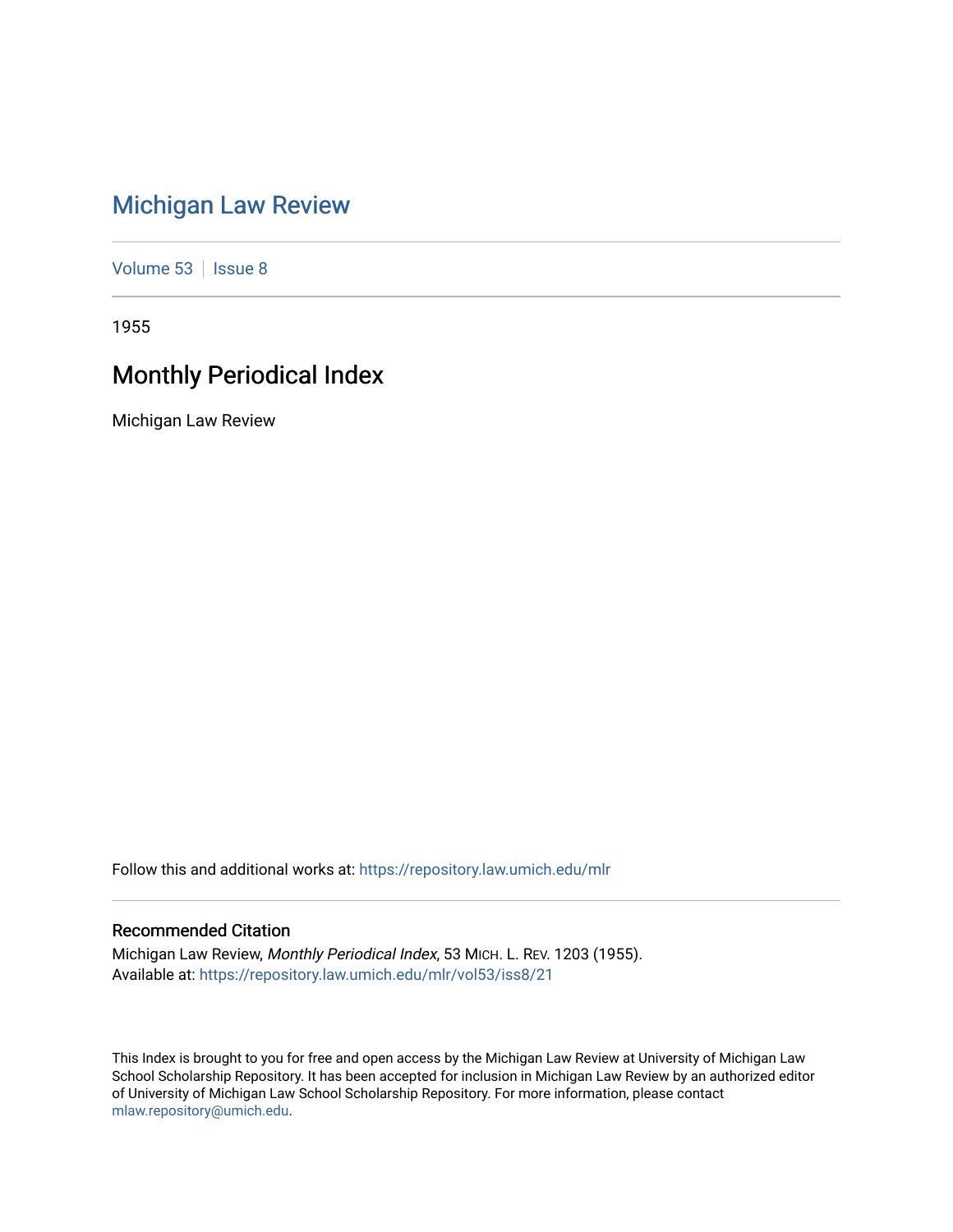# MONTHLY PERIODICAL INDEX

This department lists the *articles* and *comments* which appear in leading law reviews. The index embraces material published since the last issue of this REVIEW.

Limitation of space makes necessary the inclusion of only the longer and more important items: articles and comments. Accordingly, decision notes (except those over five pages in length), book reviews and biographical articles are excluded.

(a) indicates a leading article. Where the title of the article or comment is not selfexplanatory, an indication of its scope is added in brackets.

#### ADMINISTRATIVE LAw

Conservation and regulation: the natural gas allocation policy of the federal power commission. (a) H. T. Koplin. 64 Yale L. J. 840-862 (May).

Judicial enforcement of administrative adherence to express regulations and established customs. 23 Geo. Wash. L. Rev. 751- 766 (June).

Legislative control of administrative rules and regulations: I. The American experience. (a) Bernard Schwartz. II. Parliamentary supervision in Britain. (a) Cecil Carr. 30 N. Y. Univ. L. Rev. 1031-1056 (May).

Mandatory relief from administrative action in the federal courts. (a) Kenneth Culp Davis. 22 Univ. Chi. L. Rev. 585-609 (Spring).

Radio and television station transfers: adequacy of supervision under the federal communications act. 30 Ind. L. J. 351-365 (Spring).

The ICC's regulation of rail-motor competition: a study in administrative lag. (a) John P. Fishwick. 41 Va. L. Rev. 559-580 (June).

#### ADMIRALTY

Marine salvage for fallen aircraft? (a) Martin J. Norris. 30 N. Y. Univ. L. Rev. 1208-1223 (June).

The difficult quest for a uniform maritime law: failure of the Brussels conventions to achieve international agreement on collision liability, liens, and mortgages. 64 Yale L. J. 878-905 (May).

# AmLAw

# See also *Admiralty.*

Liability for ground damage from crashes or forced landings of aircraft. 43 Calif. L. Rev. 309-321 (May).

#### ALIENS

Denial of exit permits to aliens during a national emergency. 103 Univ. Pa. L. Rev. 797-812 (April).

#### **ANTITRUST LAW**

A new look at the antitrust laws. (a) Morton Steinberg. 43 Ky. L. J. 357-377 (Spring).

Conscious parallelism reexamined. (a) John Purinton Dunn. 35 Bost. Univ. L. Rev. 225-254 (April).

"Follow-the-leaders" clauses: the use of ancillary covenants as a vehicle for cooperative oligopoly. 64 Yale L. J. 1049-1058 (June).

Medical societies and medical service plans -from the law of associations to the law of antitrust. 22 Univ. Chi. L. Rev. 694-719 (Spring).

Refusals to deal under the federal antitrust laws. (a) Charles F. Barber. 103 Univ. Pa. L. Rev. 847-885 (May).

The full supply contract under state and federal anti-trust laws. (a) Lester S. Clemons. 1955 Wis. L. Rev. 208-222 (March).

The investment bankers' case: observations in rejoinder. (a) Roscoe Steffen. 64 Yale L. J. 863-872 (May).

The investment bankers' case: a surrejoinder. (a) William Dwight Whitney. 64 Yale L. J. 873-876 (May).

#### ATTORNEY AND CLIENT

Disqualification of attorneys for representing interests adverse to former clients. 64 Yale L. J. 917-928 (May).

Minimum fee schedules: are they worthwhile? 43 Iowa L. Rev. 642-651 (Summer).

Unauthorized practice of law-accountants in the field of federal taxation. 28 So. Cal. L. Rev. 303-313 (April).

#### **BANKRUPTCY**

Bankruptcy: A Symposium. 39 Minn. L. Rev. 623-742 (May).

Introduction to symposium. (a) Stefan A. Riesenfeld. 623-625.

Protection and collection of property of bankrupt estates. (a) James Angell Mac-Lachlan. 626-650.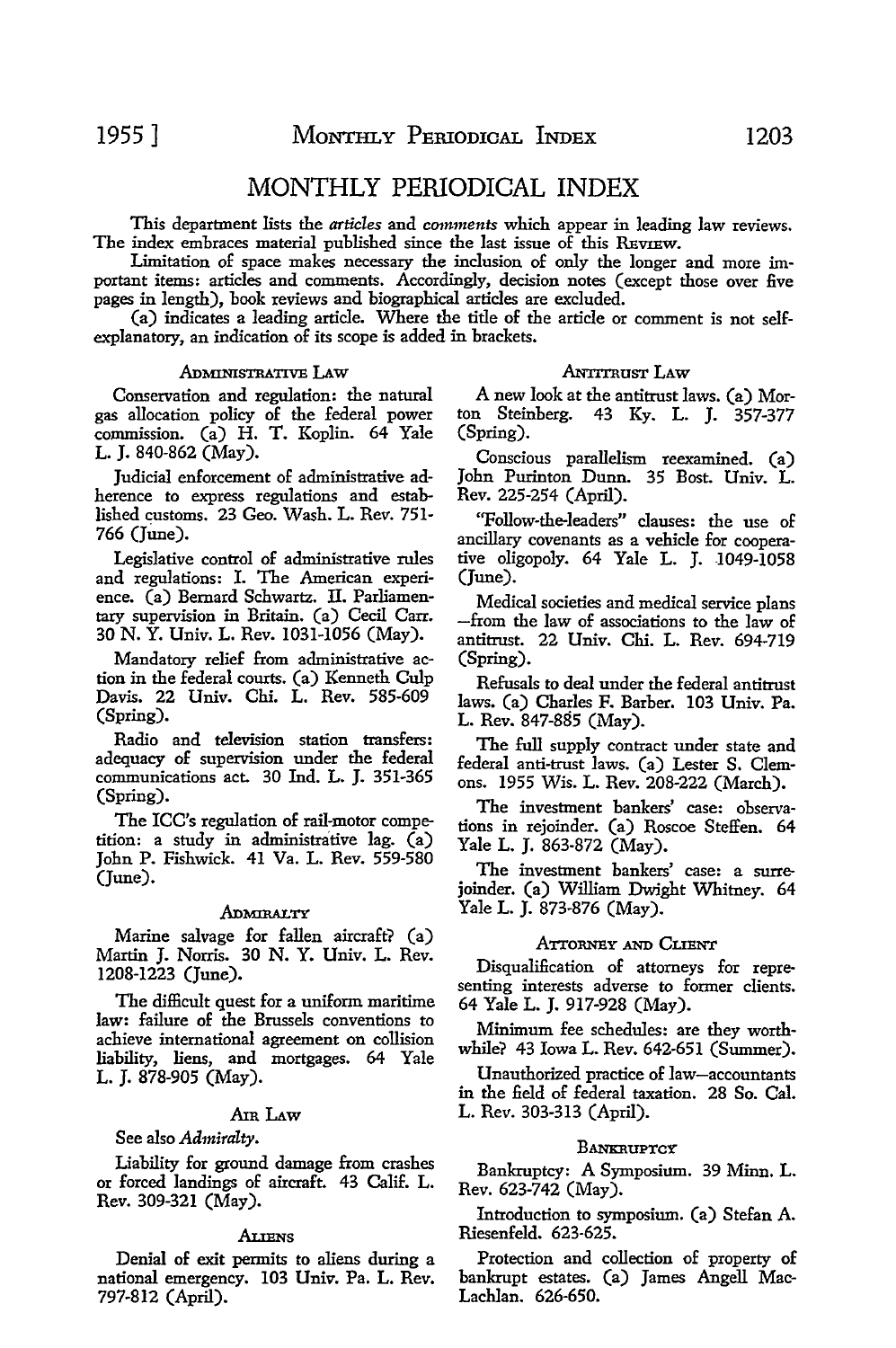Bankruptcy courts as forums for determining the dischargeability of debts. (a) T. A. Smedley. 651-671.

Re-examination of section 14c(3) as a ground for objection to discharge. (a) Carl D. Friebolin. 673-695.

Statutory liens in bankruptcy. (a) Frank R. Kennedy. 697-734.

Re-establishing the availability of farmerdebtor relief under the bankruptcy act. (a) Fred H. Kruse. 735-742.

# CIVIL RIGHTS

Tort remedies for police violations of individual rights. (a) Caleb Foote. 39 Minn. L. Rev. 493-516 (April).

#### CoNFLIGr OF LAWS

Conflict of laws and elections in administration of decedents' estates. (a) Eugene F. Scoles. 30 Ind. L. J. 293-310 (Spring).

Conflict of laws-full faith and credit to public acts. 30 N. Y. Univ. L. Rev. 984- 994 (April).

Constitutionality of direct action laws in a multistate context: governmental interest **and** the conflict of laws. 64 Yale L. J. 940- 950 (May).

Does domicil bear a single meaning? (a) Willis L. M. Reese. 55 Col. L. Rev. 589- 597 (May).

Joseph Story's essay on "domicil." (a) John C. Hogan. 35 Bost. Univ. L. Rev. 215-224 (April).

The need for the "legislative jurisdictional principle" in a policy centered conflict of laws. (a) Edwin W. Briggs. 39 Minn. L. Rev. 517-551 (April).

The statute of frauds in the conHict of laws. 43 Calif. L. Rev. 295-308 (May).

#### CONSTITUTIONAL LAW

See also *Labor Laiv, Mimicipal Corporations.* 

Adjudication of state constitutional questions in the New York court of appeals. 40 Corn. L. Q. 537-547 (Spring).

Enforcing federal supremacy: relief against federal-state regulatory conflicts. (a) William W. Schwarzer. 43 Calif. L. Rev. 234-250  $(Mav)$ .

Equal protection and the racial restrictive covenant: a re-evaluation. 30 Ind. L. J. 366- 373 (Spring).

Federal anti-subversive legislation of 1954. 55 Col. L. Rev. 631-747 (May).

Freedom-a suggested analysis. (a) Lon L. Fuller. 68 Harv. L. Rev. 1305-1325 (June).

Government exclusion of foreign political propaganda. 68 Harv. L. Rev. 1393-1409 (June).

Immunization of congressional witnesses under the compulsory testimony act: constitutionality of the function of the district courts. 22 Univ. Chi. L. Rev. 657-673 (Spring).

Ripeness of governmental action for judicial review. (a) Kenneth Culp Davis. 68 Harv. L. Rev. 1326-1373 (June).

Search and seizure under the fourth amendment. 43 Ky. L. J. 429-437 (Spring).

The doctrine of separation of powers and federal immunity statutes. (a) Robert G. Dixon, Jr. 23 Geo. Wash. L. Rev. 627-657 (June).

The flag, the constitution, and international agreements. 68 Harv. L. Rev. 1374- 1381 (June).

The Holy Bible and the public schools. (a) Robert Fairchild Cushman. 40 Com. L. Q. 475-499 (Spring).

The right to counsel under state law. (a) David Fellman. 1955 Wis. L. Rev. 281-328 (March).

# **CONTRACTS**

Formation of government contracts-application of common law principles-a reply. (a) Robert S. Pasley. 40 Com. L. Q. 518- 536 (Spring).

#### COPYRIGHTS

Copyright problems presented by a new art. (a) William H. Meagher. 30 N. Y. Univ. L. Rev. 1081-1100 (May).

"Magazine rights"-a division of indivisible copyright. (a) Harry G. Henn. 40 Com. L. Q. 411-474 (Spring).

Motion picture rights: United States and International. (a) Joseph S. Dubin. 28 So. Cal. L. Rev. 205-239 (April).

#### **CORPORATIONS**

Cumulative voting - removal, reduction and classification of corporate boards. 22 Univ. Chi. L. Rev. 751-759 (Spring).

Directors and officers in the Iowa corporation-conclusion. (a) Edward R. Hayes. 40 Iowa L. Rev. 587-606 (Summer).

SEC control of fees and expenses in reorganizations under the public utility holding company act. 68 Harv. L. Rev. 1409-1422 (June).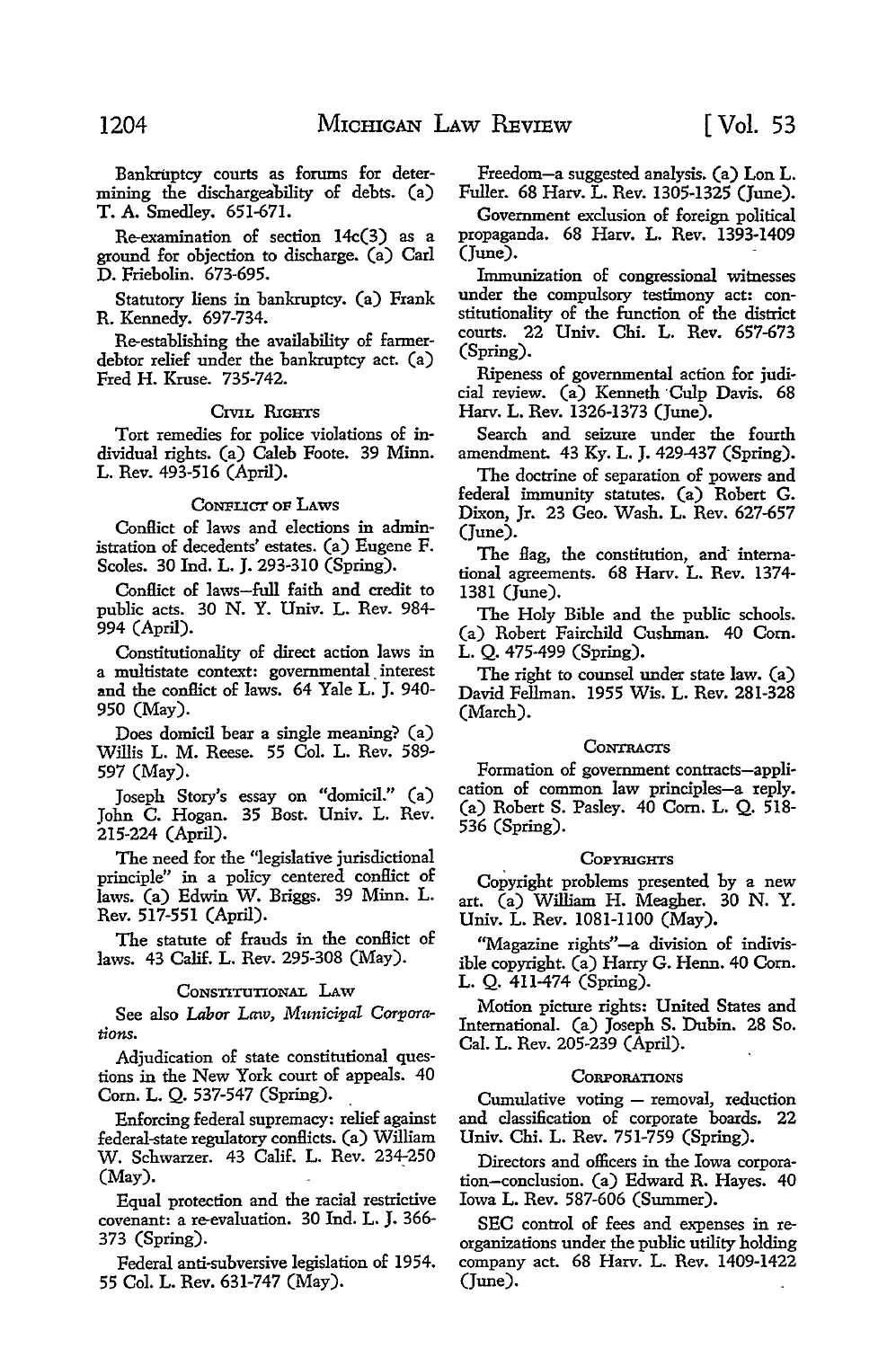The coffee exchange debacle: highlighting the need for further regulation of futures trading through the Sherman and commodity exchange acts. 64 Yale L. J. 906-916 (May).

The court holding company enigma-new treatment for an old problem. 23 Geo. Wash. L. Rev. 701-716 (June).

#### **COVENANTS**

Covenants in leases in West Virginia. (a) Londo H. Brown. 57 W. Va. L. Rev. 152- 192 (May).

CRIMINAL LAW AND PROCEDURE

See also *Evidence.* 

1954 Annual Survey of American Law: criminal procedure. (a) J. Walter McKenna. 30 N. Y. Univ. L. Rev. 913·926 (April).

A modem law of arrest. (a) Morris Ploscowe. 39 Minn. L. Rev. 473-477 (April).

Criminal law-reexamination of tests for criminal responsibility. 53 Mich. L. Rev. 963-972 (May).

Criminal liability for unreasonable searches and seizures. (a) Richard A. Edwards. 41 Va. L. Rev. 621-632 (June).·

Criminal procedure-corroboration in cases of rape and seduction-illustrations of doctrinal inadequacy. 30 N. Y. Univ. L. Rev. 994-1004 (April).

Federal criminal procedure-withdrawal of guilty pleas. 22 Univ. Chi. L. Rev. 730-738 (Spring).

Federal hospitalization of insane defendants under section 4246 of the criminal code. 64 Yale L. J. 1070-1080 (June).

Some trends in the law of arrest. (a) Roy Moreland. 39 Minn. L. Rev. 479-492 (April).

# EMINENT DoMAIN

Aesthetics as a justification for the exercise of the police power or eminent domain. 23 Geo. Wash. L. Rev. 730-750 (June).

Public use as a limitation on eminent domain in urban renewal. 68 Harv. L. Rev. 1422-1436 (June).

#### EQUITY

1954 Annual Survey of American Law: equity. (a) Kenneth Redden. 30 N. Y. Univ. L. Rev. 875-887 (April).

#### EsTATE PLANNING

See also *Taxation.* 

Postdeath estate planning. (a) Alfred Magnusson. 40 Iowa L. Rev. 572-586 (Summer).

#### **EVIDENCE**

1954 Annual Survey of American Law: evidence. (a) Judson F. Falknor. 30 N. Y. Univ. L. Rev. 927-965 (April).

Burden of production of evidence: a function of a burden of persuasion. 68 Harv. L. Rev. 1382-1391 (June).

The third degree-its historical background the present law and recommendations. 43 Ky. L. J. 392-406 (Spring).

The twilight zone of hearsay. (a) Thomas P. Hardman. 57 W. Va. L. Rev. 137-151 (May).

#### FAm TRADE LAws

See also *Unfair Competition.* 

Resale price maintenance: fact and fancy. (a) Walter Adams. 64 Yale L. J. 967-990 (June).

#### FINANCING

Another view on the origin of dealer participation in automobile finance charges. 30 Ind. L. J. 311-318 (Spring).

Dealer participation in automobile finance charges: a reply. 30 Ind. L. J. 319-322 (Spring).

#### FuTURE INTERESTS

1954 Annual Survey of American Law: future interests. (a) Bertel M. Sparks. 30 N. Y. Univ. L. Rev. 813-826 (April).

The policy against perpetuities. (a) Lewis M. Simes. 103 Univ. Pa. L. Rev. 707-738 (April).

#### **INSURANCE**

Liability insurance policy defenses and the duty to defend. 68 Harv. L. Rev. 1436- 1452 (June).

# INTERNATIONAL I.Aw

International law in the New York courts -1954. 40 Com. L. Q. 547-650 (Spring).

The Bonn constitution and the European defense community treaties. (a) Karl Loewenstein. 64 Yale L. J. 805-839 (May).

The role of international law in a metropolitan practice. (a) Arthur H. Dean. 103 Univ. Pa. L. Rev. 886-900 (May).

#### JUDICIAL ADMINISTRATION

1954 Annual Survey of American Law: judicial administration. (a) Sheldon D. Elliott. 30 N. Y. Univ. L. Rev. 966-982 (April).

#### LABOR LAW

A symposium. 50 N.W. Univ. L. Rev. 190-304 (May-June).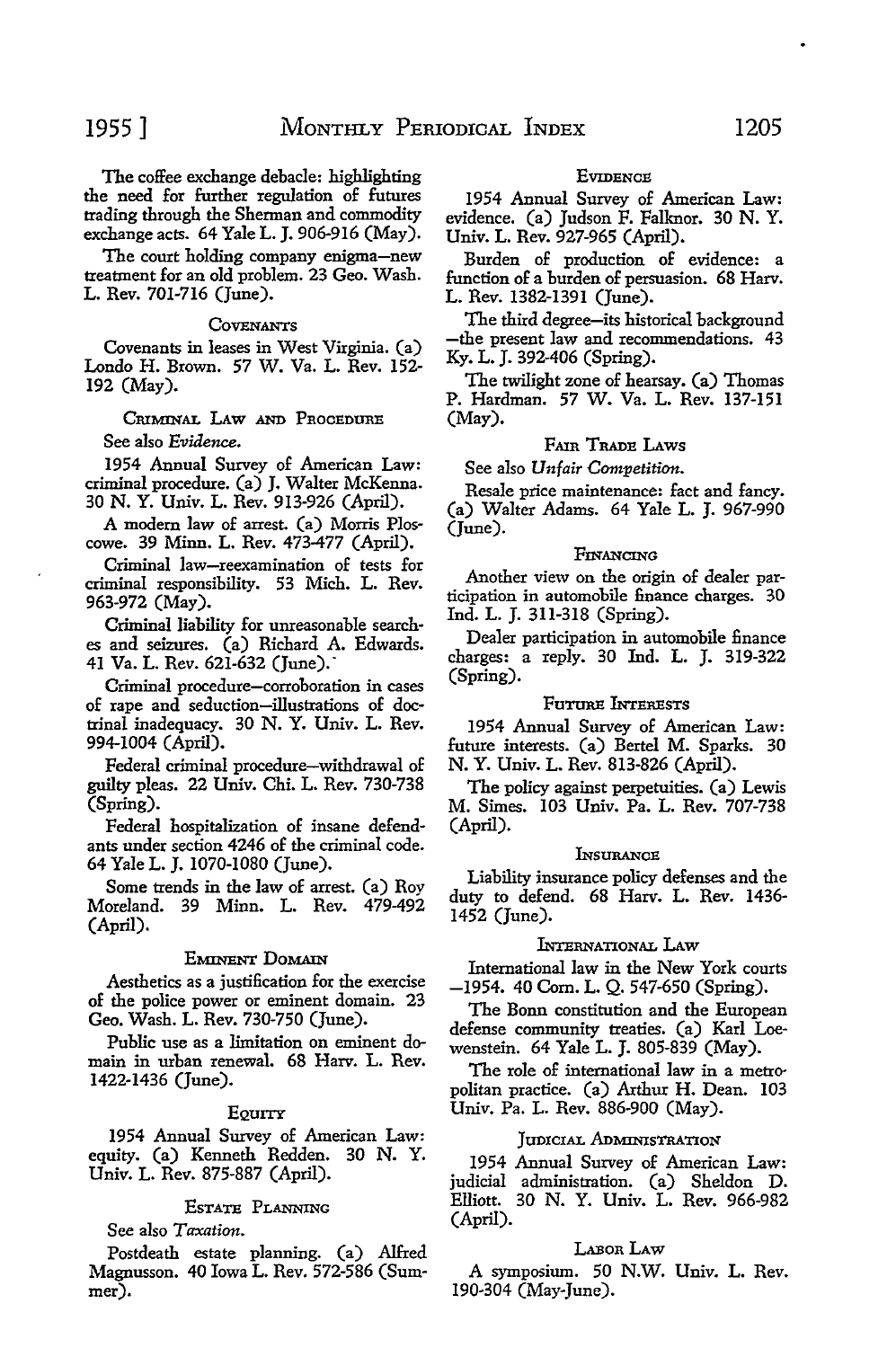NLRB jurisdiction standards and state jurisdiction. 190-208.

Federal supremacy under the Taft-Hartley act. 208-220.

"Employee loyalty'' and section 7. 220- 231.

Conspiracy statutes and the right to refrain from engaging in labor activities. 231- 240.

Extension of employer right to lock out. 240-247.

Section 8(b)(4)(A)-changes in board interpretation. 247-260.

Strike ban provisions: section 8(d) of Taft-Hartley. 260-279.

The duty to bargain: bargainable issues. 279-289.

The Westinghouse case: union's right to sue under section 301 of Taft-Hartley. 289- 304.

Interpretation and application of section 30l(a) of the labor-management relations act. 103 Univ. Pa. L. Rev. 902-935 (May).

Limitations on the power of states to enjoin picketing. (a) George Rose. 41 Va. L. Rev. 581-619 ((June).

Partial strikes as unprotected activity under the LMRA. 39 Minn. L. Rev. 764-775 (May).

Report of committee on improvement of administration of union-management agreements, 1954. 50 N.W. Univ. L. Rev. 143- 188 (May-June).

The case against the "right to work" laws -a dual review. (a) Selwyn H. Torff and Lee Loevinger. 40 Iowa L. Rev. 621-641 (Summer).

# LAND UTILIZATION

See also *Constitutional Law.* 

Urban Housing and Planning: A Symposium. 20 Law and Contem. Prob. 351-529 (Summer)

Foreword. (a) Robert Kramer. 351-352.

The master plan: an impermanent constitution. (a) Charles M. Haar. 353-418.

Relation of planning and zoning to housing policy and law. (a) Shirley Adelson Siegel. 419-435.

Conservation of existing housing. (a) William L. Slayton. 436-462.

Private enforcement of city planning. (a) Allison Dunham. 463-480.

Municipal economy and land use restrictions. (a) William C. Smith. 481-492.

New developments in British land planning law-1954 and after. (a) Desmond Heap. 493-516.

The diminishing fee. (a) Harry M. Cross. 517-529.

# **MORTGAGES**

1954 Annual Survey of American Law: mortgages. (a) Godfrey E. Updike. 30 N. Y. Univ. L. Rev. 805-812 (April).

### MUNICIPAL CORPORATIONS

Annexation in Minnesota today-a study of problems and procedures. 39 Minn. L. Rev. 553-566 (April).

Constitutional city home rule in New York: II. (a) W. Bernard Richland. [Part I appeared in 54 Col. L. Rev. 311-337 (March).] 55 Col. L. Rev. 598-629 (May).

Regulation and taxation of house trailers. 22 Univ. Chi. L. Rev. 738-751 (Spring).

### PARTNERSHIP

Partnerships-valuation of assets on death of a partner. 53 Mich. L. Rev. 972-981. (May).

# PATENT LAW

Some aspects of the underlying legislative intent of the patent act of 1952. (a) L. James Harris. 23 Geo. Wash. L. Rev. 658- 699 (June).

#### PRACTICE AND PROCEDURE

A modern procedure for New York. (a) Charles E. Clark. 30 N. Y. Univ. L. Rev. 1194-1207 (June).

An analysis of alternative constructions of the requirement that federal jurors be competent under state law. 64 Yale L. J. 1059- 1069 (June).

Appellate procedure-jurisdictional amount in Kentucky-injunctions and declaratory judgments. 43 Ky. L. J. 422-429 (Spring).

Cases moot on appeal: a limit on the judicial power. 103 Univ. Pa. L. Rev. 772- 796 (April).

Discovery against the government of military and other confidential matters. (a) Charles R. Gromley. 43 Ky. L. J. 343-356 (Spring).

Effect of 1404(a) transfer on federal jurisdiction over foreign corporations. 22 Univ. Chi. L. Rev. 686-694 (Spring).

Erie limited: the confines of state law in the federal courts. 40 Com. L. Q. 561-580 (Spring).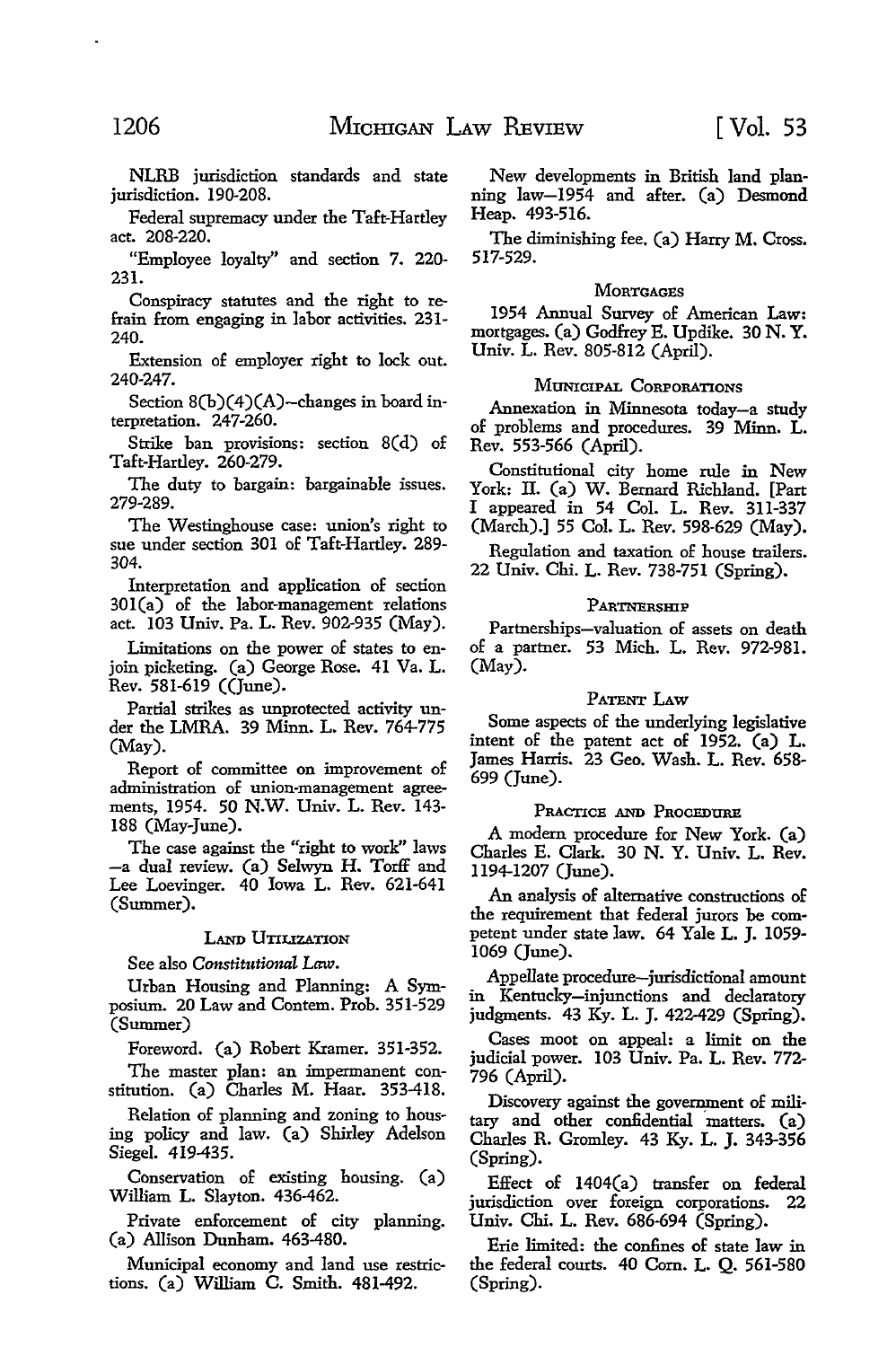Evolution of a city law office. (a) Emily P. Dodge. 1955 Wis. L. Rev. 180-207 (March).

Federal venue and service and the foreign corporation in diversity litigation. 30 Ind. L. J. 324-340 (Spring).

Historical and legal aspects of the California grand jury system. (a) Harold W. Kennedy and James W. Briggs. 43 Calif. L. Rev. 251-267 (May).

Interest on judgments in the federal courts. 64 Yale L. J. 1019-1048 (June).

Law applicable to claims of United States for contribution or indemnity in FTCA cases. 22 Univ. Chi. L. Rev. 719-729 (Spring).

Origin and sources of the federal rules of civil procedure. (a) Alexander HoltzofF. 30 N. Y. Univ. L. Rev. 1057-1080 (May).

Separate trial of a claim or issue in modem pleading: rule 42(b) of the federal rules of civil procedure. 39 Minn. L. Rev. 743-763 (May).

Suits against unincorporated associations under the federal rules of civil procedure. (a) John Kaplan. 53 Mich. L. Rev. 945- 962 (May).

The discretionary function clause of the federal tort claims act. 23 Geo. Wash. L. Rev. 716-730 (June).

The isolated contract as a basis of jurisdiction over non-residents. 22 Univ. Chi. L. Rev. 674-686 (Spring).

The status of pre-trial practice in New England. 35 Bost. Univ. L. Rev. 256-284 (April).

1954 Annual Survey of American Law: federal jurisdiction and practice. (a) Herbert Peterfreund. 30 N. Y. Univ. L. Rev. 888-912 (April).

#### PROPERTY

1954 Annual Survey of American Law: real and personal property. (a) Elmer **M.**  Million, William F. Pratcher, Ralph E. Kharas and Clyde 0. Martz. 30 N. Y. Univ. L. Rev. 751-804 (April).

Land transfer and recording in Wisconsin: a partial history-part II. (a) W. Scott Van Alstyne, Jr. [Part I appeared in 1955 Wis. L. Rev. 40-76 (Jan.).] 1955 Wis. L. Rev. 223-253 (March).

### RELIGION

#### See also *Constitutional Law.*

Religious societies-applicability of hierarchical church law to property disputes re-

solved by civil courts. 30 N. Y. Univ. L. Rev. 1102-1110 (May).

The power of courts over the internal affairs of religious groups. 43 Calif. L. Rev. 322-334 (May).

# SOCIAL SCIENCE AND SOCIAL WELFARE

The formative era of American public assistance law. (a) Stefan A. Riesenfeld.- 43 Calif. L. Rev. 175-233 (May).

#### **Succession**

1954 Annual Survey of American Law: succession. (a) Thomas E. Atkinson. 30 N. Y. Univ. L. Rev. 845-874 (April).

#### TAXATION

Application of *Eisner* v. *Macomber* to pro rata stock distributions in payment of salaries: an opportunity for tax manipulation. 64 Yale L. J. 929-939 (May).

A review of Wisconsin income tax case law since 1946. (a) Richard R. Teschner and Dale L. Sorden. 1955 Wis. L. Rev. 254-280 (March).

Deduction of a charitable remainder for estate tax purposes-a valuation problem. 41 Va. L. Rev. 635-659 (June).

If this be simplification-a view of pre-1942 powers of appointment and the 1954 internal revenue code 'section 2041. (a) Harrop A. Freeman. 40 Corn. L. Q. 500- 517 (Spring).

Income tax consequences of partnership agreements under the 1954 internal revenue code. (a) Earle B. Fowler and James T. Carey. 43 Ky. L. J. 387-391 (Spring).

Judicial trends in gratuitous assignments to avoid federal income taxes. (a) Ralph S. Rice. 64 Yale L. J. 991-1017 (June).

Redemptions and partial liquidations under the 1954 internal revenue code: the dividend equivalence test. 103 Univ. Pa. L. Rev. 936-965 (May).

Redemptions of stock under the internal revenue code of 1954. (a) Edwin S. Cohen. 103 Univ. Pa. L. Rev. 739-770 (April).

Tax consequences of divorce decrees. (a) Robert E. Mannheimer. 40 Iowa L. Rev. 543-571 (Summer).

Tax-free corporate acquisitions-the law and the proposed regulations. (a) Robert L. Merritt. 53 Mich. L. Rev. 911-944 (May).

The income taxation of corporate distributions under the internal revenue code of 1954. (a) Harold G. Wren. 43 Calif. L. Rev. 268-294 (May).